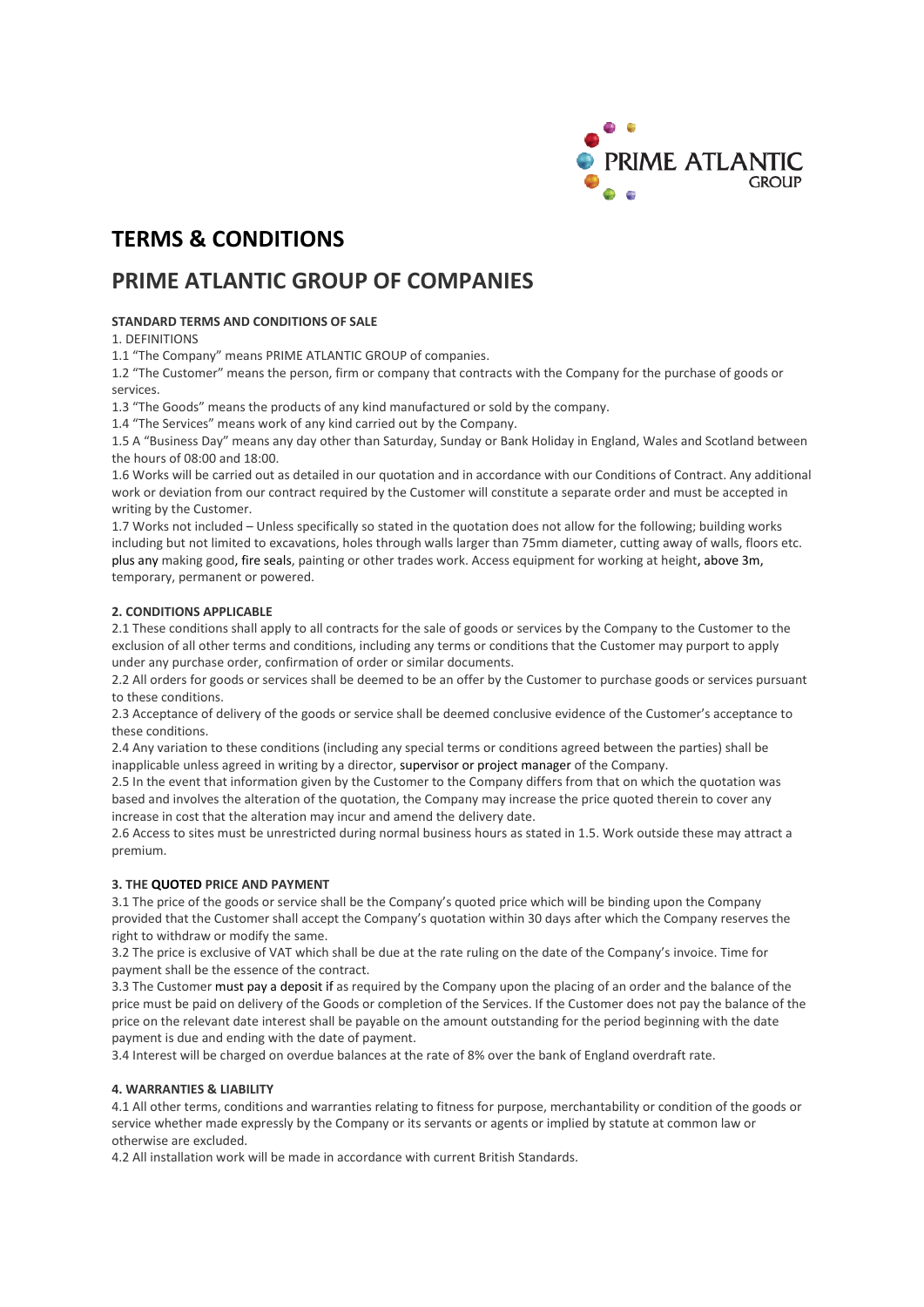4.3 Installation works are guaranteed for one year from the date of completion in respect of replacement parts caused by normal wear and tear.

4.4 This guarantee will be null and void if the installation has been interfered with in any way by others or through negligence or wilful damage. In which case a normal call- out charge will be made for the works and parts required. 4.5 Certification of all works will be issued in accordance with the current British Standards. Certificates will be issued upon receipt of final payment.

## **5. DELIVERY OF THE GOODS**

5.1 The Company will make every endeavour to meet the delivery times for the provision of the goods or services that are specified in the quotation but no guarantee is given as to delivery times which are forecasts only. Time shall not be of the essence of the contract save in the case of payment due to the Company.

5.2 Delivery times shall run from the date of receipt by the Company of the Customer's order in writing or facsimile or email unless received on a Saturday, Sunday or Bank Holiday it will automatically revert to the following working day. 5.3 Delay in delivery shall not give the Customer the right to cancel the order.

5.4 The Company may deliver the goods or service by separate instalments in accordance with an agreed schedule. Each schedule shall be invoiced and paid in accordance with these terms and conditions.

5.5 The failure of the Customer to pay for any one or more of the said instalments on the due dates shall entitle the Company (at its sole option)

5.5.1 without further notice to suspend further deliveries of the goods or service pending payment by the Customer and/or

5.5.2 to treat the contract as repudiated by the Customer

5.6 The Customer shall promptly obtain all necessary import licenses, clearances, and other consents necessary for the purchase of goods.

5.7 The Company shall not be liable for any loss or damage whatsoever due to failure by the Company to deliver the goods or service (or any of them or it) promptly or at all.

5.8 The goods or service may be delivered to the Customers at the Company's address. The risk in the goods shall pass to the Customer upon such delivery taking place. If the goods are delivered to the Customer at the Company's address and the Customer does not collect the goods at the agreed time the Company can charge the Customer for storage of the goods until they are collected, and the Customer must pay the storage costs on collection of the goods.

5.9 The Company may arrange for carriage of the goods to the Customer's address or the address of a third party. The costs of carriage and any insurance that the Customer reasonably directs the Company to incur shall be reimbursed by the Customer without any set off or other withholding whatsoever and shall be due on the date of payment of the price. The carrier shall be deemed to be the Customer's agent.

## **6 DAMAGE, SHORTAGE AND LOSS**

6.1 In the event that the Company delivers the goods to the Customer, or uses a carrier to do so, the Customer must notify the Company within seven days of delivery of any damage, shortage or loss.

6.2 The Company shall not be liable for any loss or consequential loss arising from such damage or shortage.

## **7 DEFECTS**

7.1 The Customer must notify the Company within seven days of receipt of the goods or service of any defects in them. The Customer shall return the goods to the Company, carriage paid.

7.2 If the Company accepts the Customer's claim, the Company shall have the choice of rectifying the defect or crediting the Customer with the amount given on the quotation.

7.3 The Customer may not charge the Company for any work the Customer carries out to rectify a defect without written agreement from the Company.

7.4 The Company shall dispatch any rectified goods to the Customer, carriage paid.

# **8. ACCEPTANCE OF THE GOODS OR SERVICE**

8.1 The Customer shall be deemed to have accepted the goods or service seven days after delivery to the Customer. 8.2 After acceptance the Customer shall not be entitled to reject the goods or service that are not in accordance with the contract.

## **9 TITLE AND RISK**

9.1 Title and risk shall pass as hereinafter provided.

9.2 The goods shall be at the Customers risk from delivery or collection as the case may be.

9.3 In spite of delivery being made, property in the goods shall not pass from the Company until:-

9.3.1 the Customer shall have paid the price plus VAT in full and

9.3.2 no other sums whatever shall be due from the Customer to the Company.

9.4 Until property in the goods passes to the Customer in accordance with clause 9.3, the Customer shall hold the goods and each of them on a fiduciary basis as bailee for the Company. The Customer shall store the goods (at no cost to the Company) separately from all other goods in its possession and marked in such a way that they are clearly identified as the Company's property.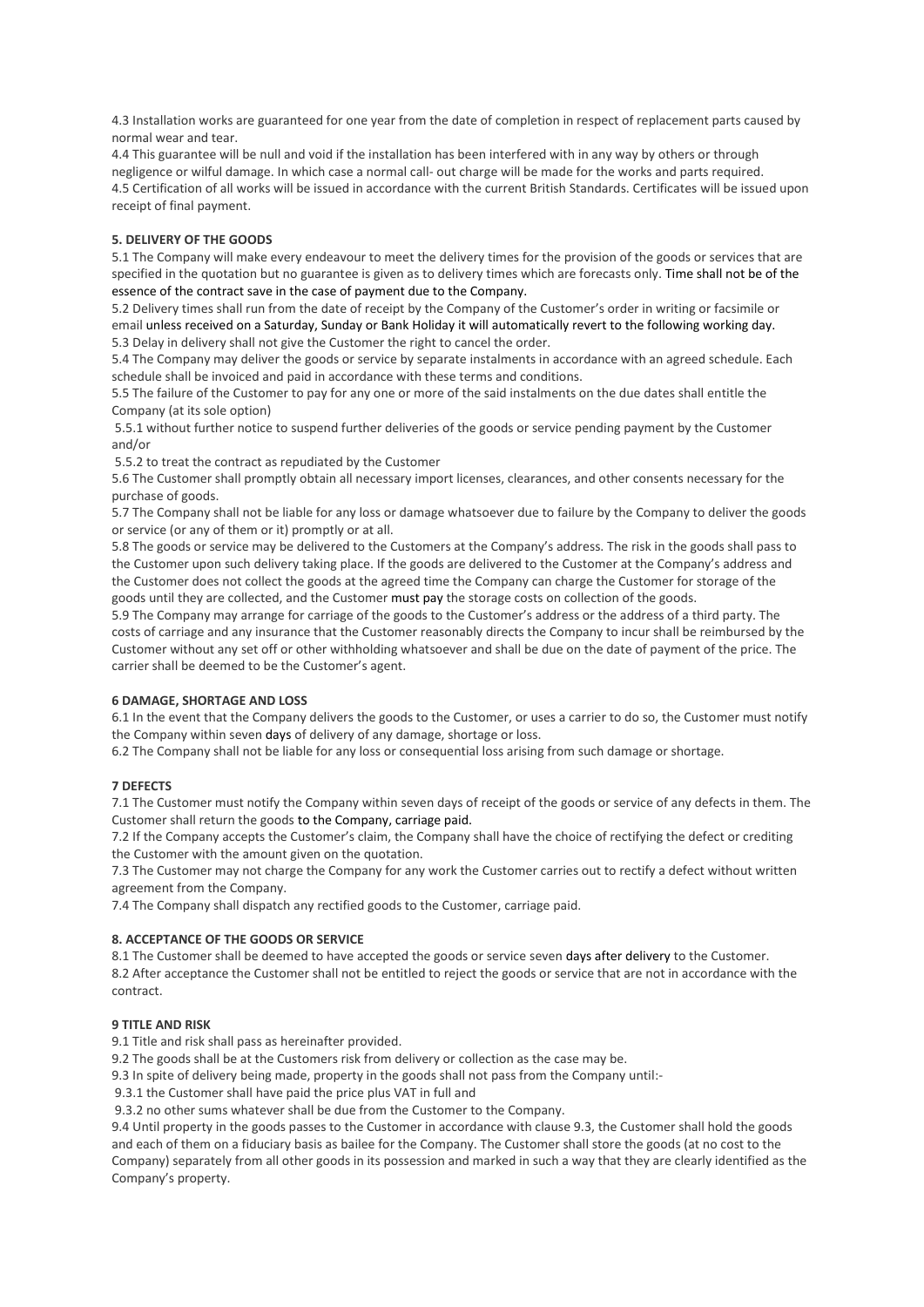9.5 Notwithstanding, that the goods (or any of them) remain the property of the Company, the Customer may sell or use the goods in the ordinary course of the Customers' business at full market value for the account of the Company. Any such sale or dealing shall be a sale or sue of the Company's property by the Customer on the Customer's own behalf and the Customer shall deal as principal when making such sales or dealings. Until property in the goods passes from the Company, the entire proceeds of sale or otherwise of the goods shall be held in trust for the Company and shall not be mixed with any other money or paid into any overdrawn bank account and shall be identified always at the Company's money 9.6 The Company shall be entitled to recover the price (plus VAT) notwithstanding that property in any of the goods has not passed from the Company.

9.7 Until property in the goods passes from the Company, the Customer shall upon request deliver up such of the goods as have not ceased to be in existence or resold to the Company. If the Customer fails to do so, the Company may enter upon any premises owned, occupied or controlled by the Customer where the goods are situated and repossess the goods. On the making of such request the rights of the Customer under clause 9.5 shall cease

9.8 The Customer shall not pledge or in any way charge by way of security for any indebtedness any of the goods that are the property of the Company. Without prejudice to the other rights of the Company, if the Customer does so, all sums whatsoever owing to the Company shall forthwith become due and payable.

9.9 The Customer shall insure and keep insured the goods to the full price against all risks to the reasonable satisfaction of the Company until the date that property in the goods passes from the Company, and shall whenever requested by the Company produce a copy of the policy of insurance. Without prejudice to the other rights of the Company, if the Customer fails to do so, all sums whatsoever owing by the Customer to the Company shall forthwith become due and payable.

#### **10 LIABILITY**

10.1 No liability is accepted for any direct or indirect cost, damage or expense relating to property or injury or loss to any person firm or company or for any loss of profits or production arising out of or occasioned by any defect in or failure of materials or for parts thereof supplied by the Company or other consequential loss howsoever arising (except to the extent that any such liability may not be excluded by statute).

10.2 The Company's liability whether in respect of one claim or an aggregate arising out of any contract shall not exceed the purchase price payable under the contract.

10.3 Where the Customer accepts or has been deemed to have accepted any goods, then the Company shall have no liability whatsoever to the Customer in respect of those goods.

10.4 Illustrations, weights, measures, specifications and performance schedules set out in the sales literature of the Company form no part of this contract.

#### **11 DELIVERED QUANTITY**

11.1 The Company reserves the right to over or under deliver to the extent of 5% of the quantity given on the quotation, except for batches of 20 or less when the quantity that may be over or under delivered will be on item only. The Company will then invoice pro rata for the appropriate quantity.

#### **12 INTELLECTUAL PROPERTY**

12.1 The specifications and designs of the goods (including the copyright, design right or other intellectual property in them) shall as between the parties be the property of the Company. Where any designs or specifications have been supplied by the Customer for the manufacture by or to the order of the Company then, the Customer warrants that the use of those designs or specifications for the manufacturing process, assembly or supply of the goods shall not infringe the rights of any third party.

12.2 The Customer shall indemnify the Company in full against all liability and cost of any infringement (alleged and proven) by the Customer of any patent, copyright, or other intellectual or industrial property.

12.3 The Customer shall not alter, deface, reproduce or use any of the Company's trademarks.

12.4 All drawings, documents and other information supplied by the Company are supplied on the express understanding that the Customer will not without written consent from the Company.

12.4.1 give away, loan, exhibit or sell any such drawings or extracts thereof or copies thereof

12.4.2 use them in any way except in connection with the components for which they are used.

## **13 CUSTOMER DRAWINGS**

13.1 The Company accepts no responsibility for the accuracy of information or drawings supplied by the Customer. 13.2 The Customer shall indemnify the Company from and against all actions, claims, costs and proceedings that arise due to the manufacture of components according to the drawings and specifications of the Customer, where such drawings and specifications of the Customer shall be erroneous.

### **14 INSOLVENCY OR OTHER DEFAULT OF THE CUSTOMER**

14.1 If the Customer fails to make payment for the goods in accordance with the contract of sale, or commits any other breach thereof or if any distress or execution shall be levied upon any of the Customer's goods or if the Customer offers to make any arrangement with its creditors or commits an act of bankruptcy or if any petition in bankruptcy is presented against the Customer or the Customer is unable to pay its debts as they fall due or if being a limited company any resolution or petition to wind up the Customer (other than for the purpose of amalgamation or reconstruction without